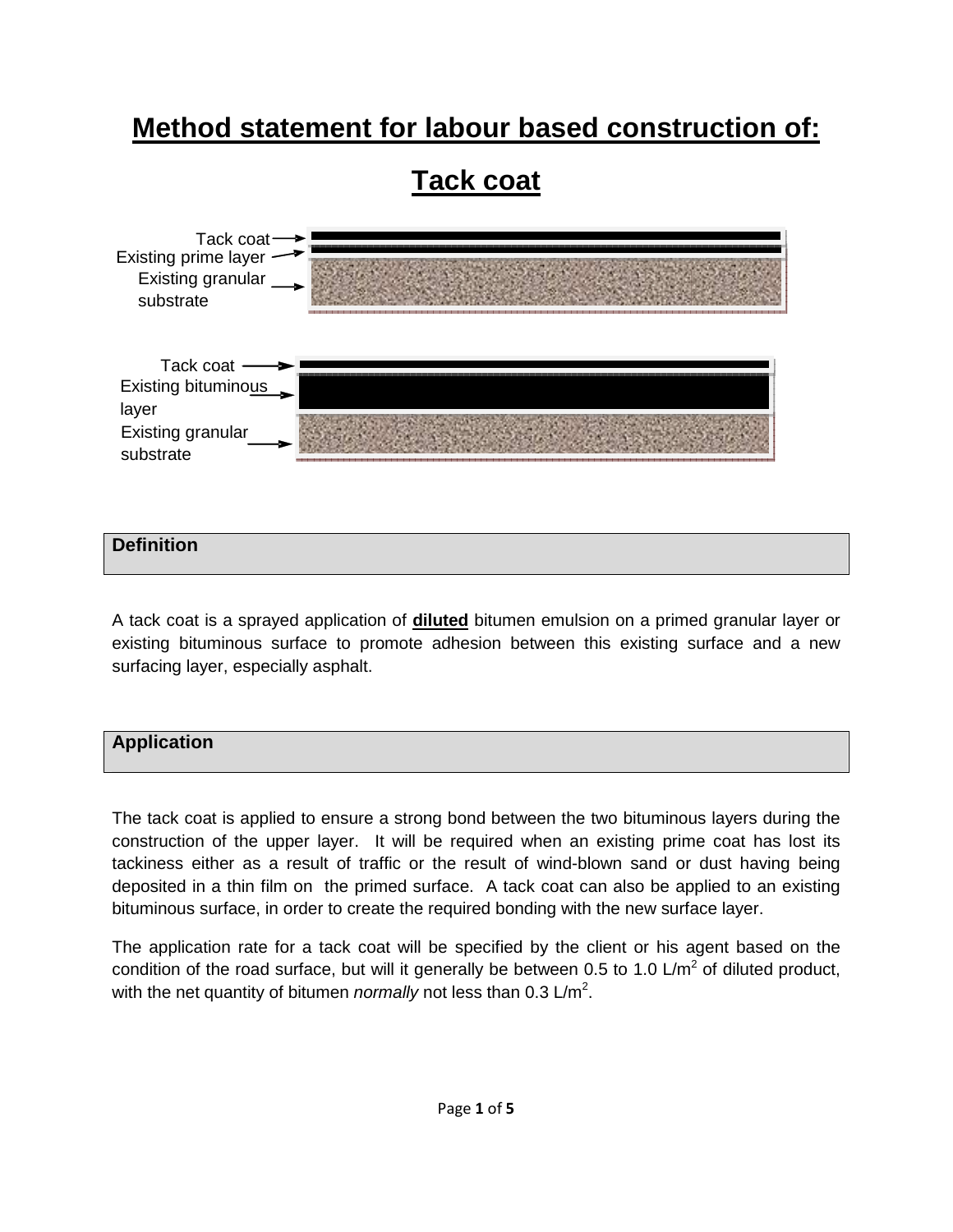# **Material requirements**

**Bitumen emulsion**: - Anionic or cationic stable grade emulsion (60%) is recommended. The product can be obtained in 200 L drums or in bulk.

**Water**: - Potable water is required for dilution. However depending on the location of the project and the quantity involved, suppliers will deliver the product to the specified dilution. Generally the dilution is 50% product and 50% water, resulting in 30% emulsion.

# **Plant and equipment requirements**

| Item                                                        | Number of items |  |
|-------------------------------------------------------------|-----------------|--|
| Hand operated spray cart with 210 L<br>emulsion drum holder | 1               |  |
| or                                                          |                 |  |
| Spay tanker towed with tractor or<br>bakkie                 |                 |  |
| Hand brooms                                                 | 4               |  |
| Traffic cones (if required)                                 | 10              |  |
| Stop / Go signs (if required)                               | 2               |  |

#### **Labour requirements**

Below is the typical composition of a hand spray team required to spray 400 L/hr i.e. 2 drums of diluted emulsion per hour. The sweeping operation needs to be balanced with the correct amount of labourers to ensure the spray operation is not delayed by the sweeping team.

| <b>Activity</b>                                    | Number of workers |
|----------------------------------------------------|-------------------|
| Loading, diluting of emulsion & spraying operation | 2 or 3            |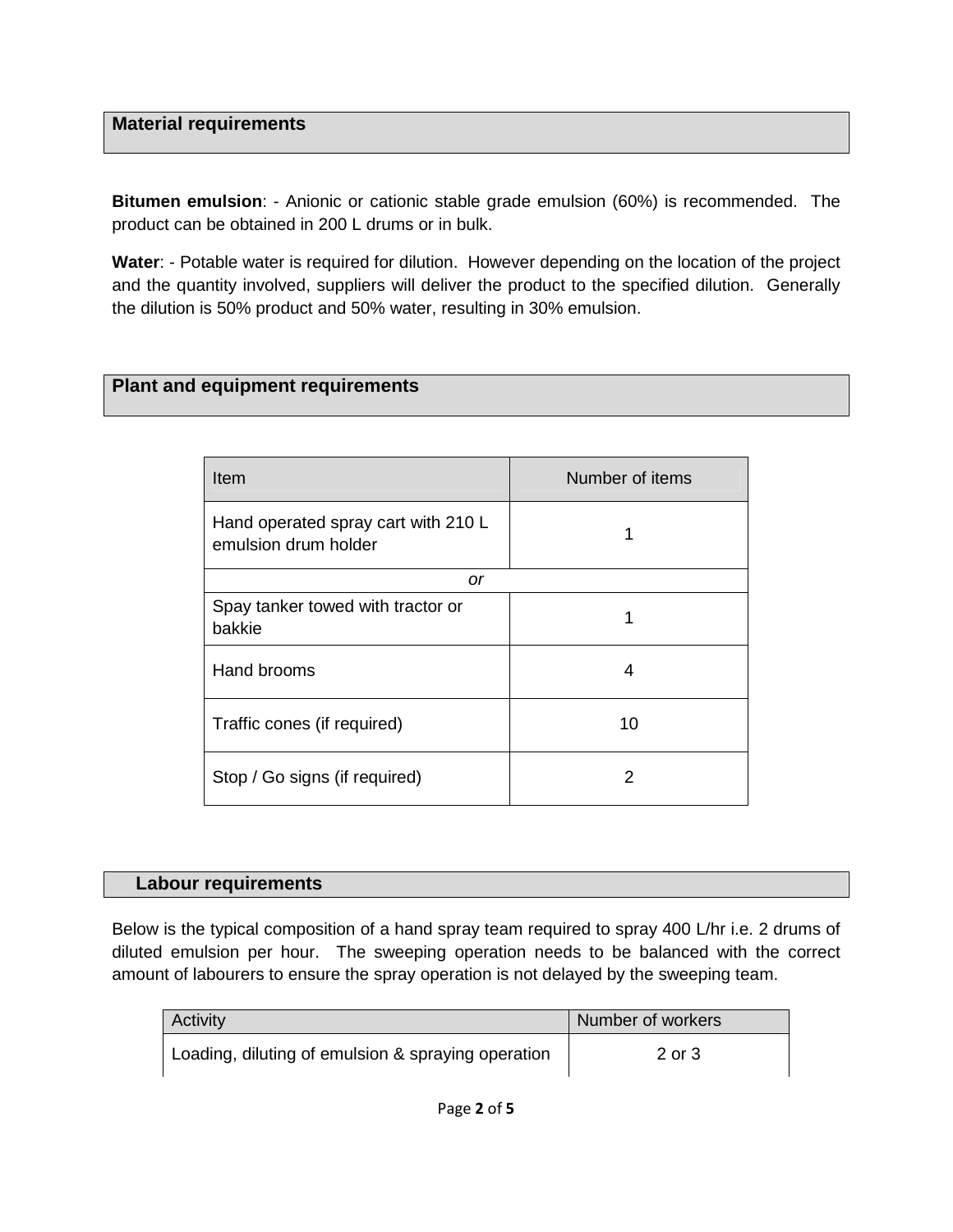| Sweeping of surface (75 m <sup>2</sup> /labourer/hr) | Min of 4 (depending on<br>area to be prepared) |
|------------------------------------------------------|------------------------------------------------|
| Traffic control (if required)                        |                                                |

## **Construction**

#### **Site Preparation**

Tack should only be applied during the day in good weather conditions. Care should be taken when spraying on a windy day as the spray may be carried some distance and damage property or passing vehicles down-wind of the operation.

Kerbing and channels, if present, will need to be covered and protected with black plastic, metal or thin timber sheets or other suitable material

The surface on which the tack is to be applied must be swept free of dust and other unwanted material. Sweeping should be done in a down-wind direction so as not to have the dust resettle on the surface. (See SABITA DVD200 for more detailed information on kerb protection and sweeping operations)

## **Loading, diluting emulsion**

The emulsion is generally diluted 50:50 with water. This can most easily be achieved by pumping across half of the emulsion from one full drum into an empty drum and refilling the drum with an equal quantity of water.

#### **Note**

Make sure that the empty drum contained the same product currently in use i.e. anionic or cationic emulsion. Mixing of the two grades will cause instant setting or coagulation.

The emulsion can be sprayed at ambient temperature and need not be heated. Note that the emulsion will be less stable having been diluted.

## **Spraying the emulsion by using a hand lance:**

Whether using a spray tanker (drawn by either a tractor or bakkie) a hand pulled spray cart with motor driven pump or a hand pulled spray cart with a manually operated pump, the preparation is essentially the same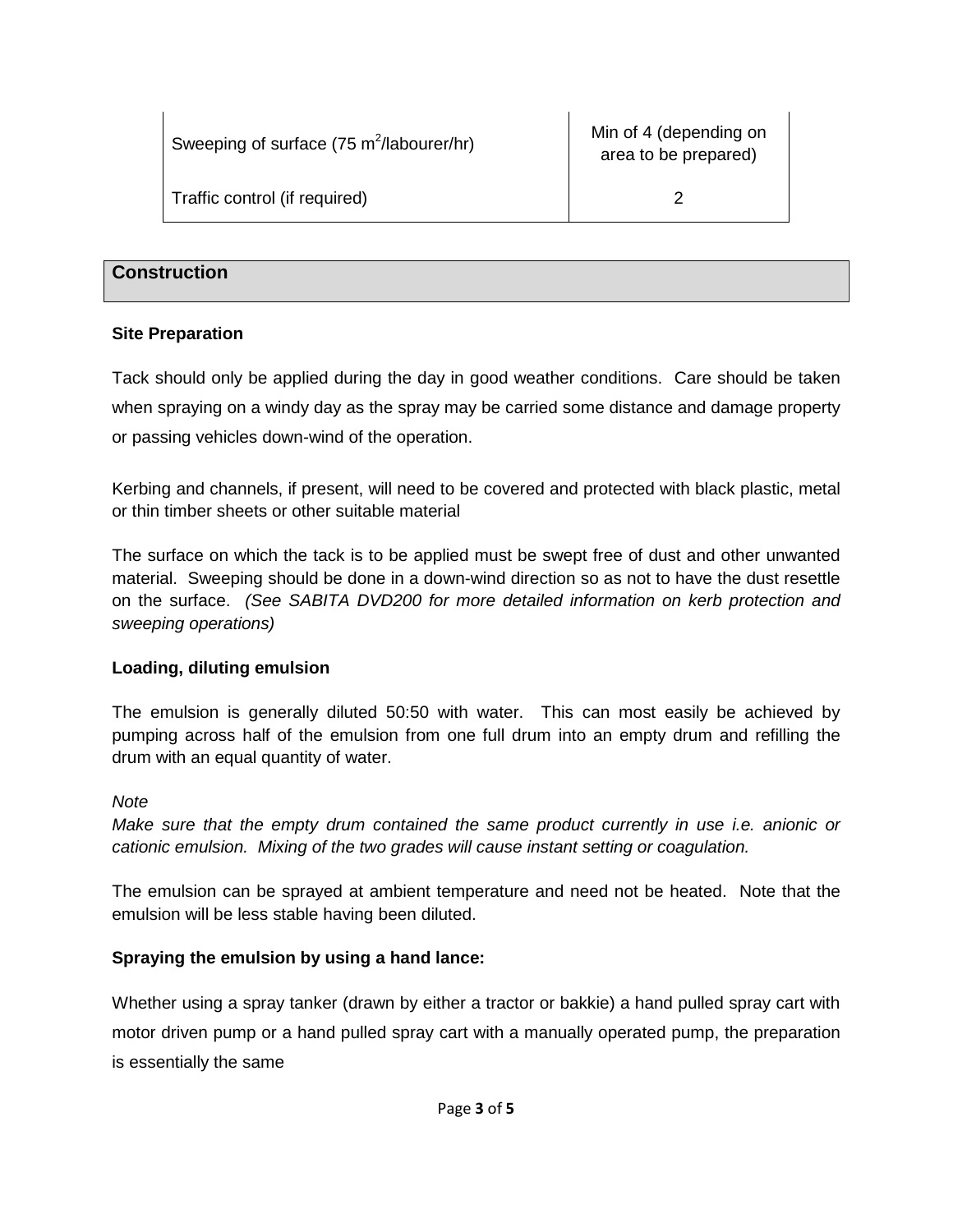The piping should be checked for leaks and the motor, where present, for correct operation, having no leaks, with pulley sufficiently tight and having sufficient oil and fuel.

Nozzles should be cleaned with diesel, if necessary, away from the road surface. Care should be taken not to cause spillages that will damage the environment. The trial spray can be done back into the drum to avoid pollution.

When using a hand pulled spray cart one or two additional team workers are required to pull the cart and assist with handling of the equipment on site. When using a spray cart with a manually operated pump a further additional person will be required to operate the pump action to spray the emulsion.

Calculate the area to be sprayed from the quantity of diluted emulsion in the drum. **Example:** A spray application in the region of 1.0  $\text{L/m}^2$  is the accepted norm giving a residual binder application of approximately  $0.3 \text{ L/m}^2$  using 60% emulsion diluted 50:50. For such an application 200 L of diluted emulsion (or 1 drum) will cover 200  $m^2$  at an application rate of 1.0  $L/m<sup>2</sup>$ . Therefore, if the road is 5 m wide, the drum will cover a total length of 40m. The appropriate area should be marked out to assist in obtaining the correct spray rate.

Spraying should be carried out in wide sweeping movements of the hand lance with 1/3 overlaps between successive applications. The actual spray rate should be continuously checked by comparison of the area covered and the area marked. It is preferable to have the same experienced spray operator undertake this operation each time as the correct application is a critically important factor for satisfactory performance of chip seals.

After the completion of the spraying operation spray plant equipment should be cleaned with diesel and all waste products removed from the site. Remember that the environment must be protected at all times!

Due to the highly fluid nature of diluted emulsions, over-application of the tack coat should be guarded against, especially on steep grades or on highly super-elevated sections as the binder will tend to run off the road surface.

# **Traffic control**

Traffic should not be allowed on the freshly sprayed tack coat. The application is to be followed almost immediately by the following layer.

Traffic accommodation, if required, will require that the entire lane or area under construction is closed to traffic. If needed, flagmen will be required to assist with stop-go traffic control